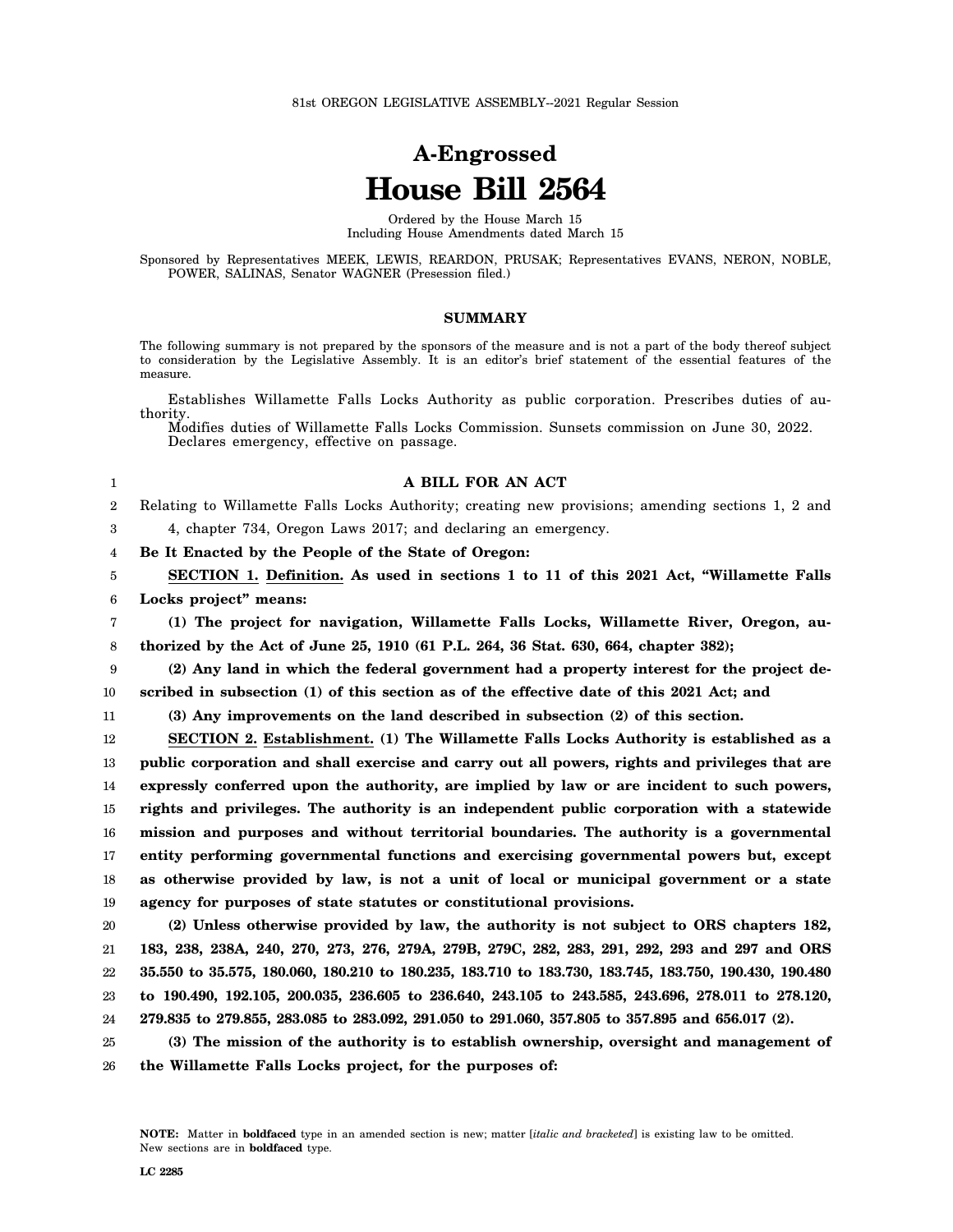1 2 **(a) Enhancing the economic vitality of Oregon through facilitating the resiliency and navigability of the Willamette River; and**

3 4 5 **(b) Repairing, maintaining, upgrading and operating the Willamette Falls Locks project and associated properties and facilities for commercial, transportation, recreational, cultural, historic, heritage and tourism purposes.**

6 7 8 9 10 **(4) The authority shall carry out the purposes described in this section and the duties of the authority under sections 1 to 11 of this 2021 Act in the manner that, in the determination of the authority, best promotes and implements the mission of the authority. Subject to any limitations established under sections 1 to 11 of this 2021 Act, the authority may take any necessary or expedient actions to:**

11 12 13 14 **(a) Enter into any agreements as necessary or expedient to perform any authorized function of the authority, including but not limited to any agreements with the Assistant Secretary of the Army (Civil Works) for the United States Army Corps of Engineers or other public or private entities to:**

15 **(A) Establish ownership by the authority of the Willamette Falls Locks project;**

16 17 **(B) Repair, maintain, upgrade and operate the Willamette Falls Locks project and associated property and facilities; and**

18 **(C) Provide for the training of personnel in operation of the navigation channel and locks;**

19 **(b) Ensure the financial viability of the authority;**

20 21 **(c) Promote the Willamette Falls Locks project to industries related to or interested in the authority's business operations, properties or facilities; and**

22 23 24 25 **(d) Undertake improvements and maintenance activities, including dredging and channelization activities as the authority determines are necessary or expedient to ensure the continued operation and utility of the Willamette Falls Locks project as a navigation facility.**

26 27 28 29 30 31 32 **SECTION 3. Authority members. (1) The Willamette Falls Locks Authority shall consist of no fewer than seven and no more than 11 individuals appointed by the Governor. An authority member holds office for a term of four years but may be removed at any time at the pleasure of the Governor. Members are eligible for reappointment. Prior to the expiration of the term of a member, the Governor shall appoint a successor. If a member position becomes vacant for any reason, the Governor shall appoint a successor to fill the unexpired term.**

33 34 35 36 37 38 39 **(2) A member of the authority must be a citizen of the United States and may not be an employee of the authority. In appointing members to the authority, the Governor shall consult with the employees of the authority, if any, and shall endeavor to appoint members with experience or expertise in a variety of subjects related to the mission and purposes of the authority or with other experience or expertise that the Governor determines are important to the success of the authority. The Governor shall consider for appointment, but need not be limited to appointing, representatives of:**

40 41 **(a) Federally recognized Oregon Indian Tribes with treaty interests in the Willamette Falls area;**

42 **(b) Regional or municipal governments;**

43 **(c) The maritime industry;**

44 **(d) The tourism industry;**

45 **(e) Persons with experience in finance, marketing or economic development;**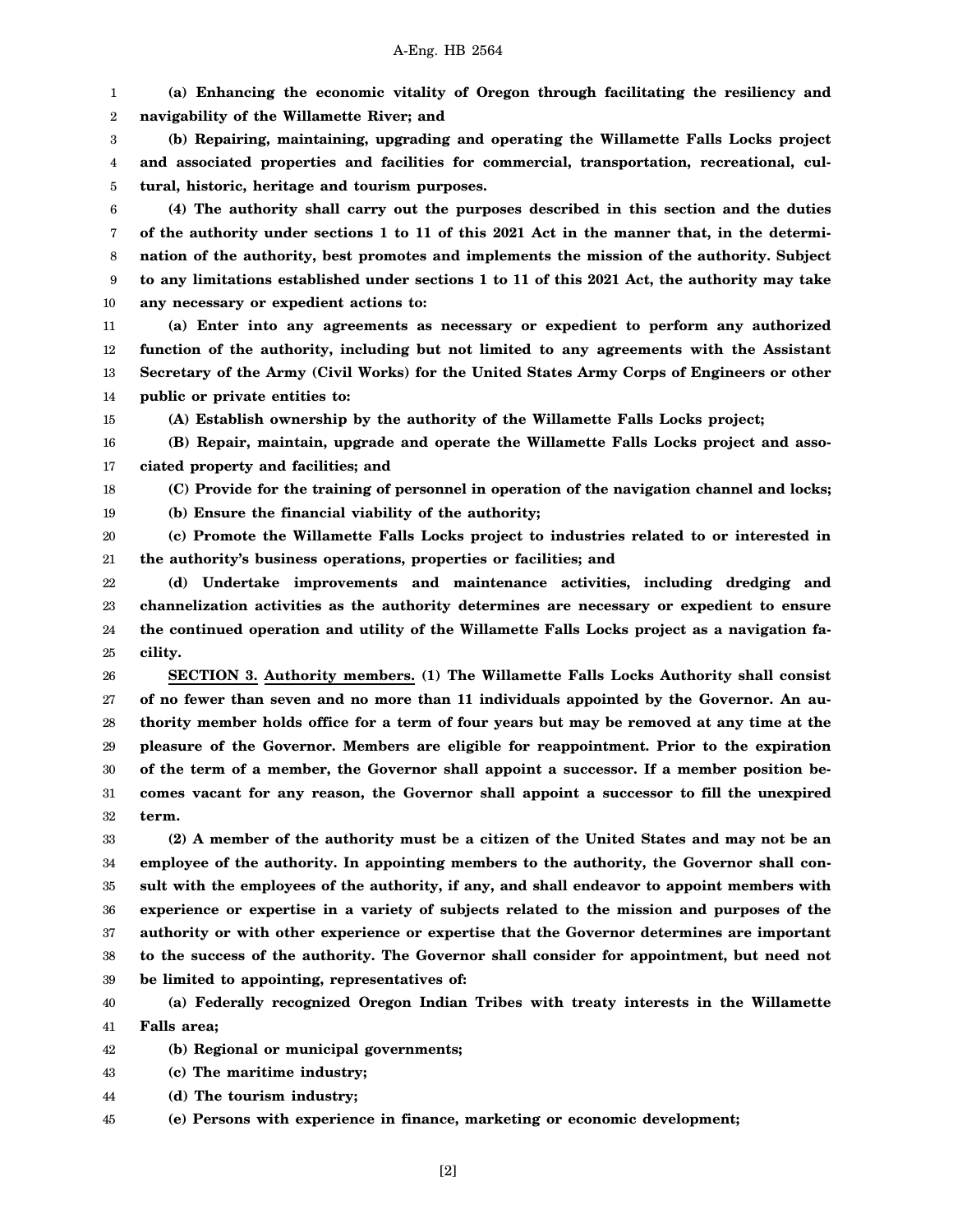1 2 3 4 5 6 7 8 9 10 11 12 13 14 15 16 17 18 19 20 21 22 23 24 25 26 27 28 29 30 31 32 33 34 35 36 37 38 39 40 41 42 43 **(f) Adjacent property owners; or (g) Abutting energy facilities. (3) The authority shall elect one member as chairperson and one member as vice chairperson, with terms, duties and powers as determined by the authority. The authority shall adopt bylaws establishing the required frequency of meetings and quorum requirements. (4) A member of the authority is not entitled to compensation, but may be reimbursed as provided by the policies and procedures of the authority for any actual and necessary travel and other expenses incurred by the member in the performance of the member's official duties. (5) Four members of the Legislative Assembly shall act as a nonvoting observers and advisors to the authority and shall be appointed as follows: (a) One shall be appointed by the President of the Senate from among members of the Senate; (b) One shall be appointed by the Senate Minority Leader from among members of the Senate; (c) One shall be appointed by the Speaker of the House of Representatives from among members of the House of Representatives; and (d) One shall be appointed by the House Minority Leader from among members of the House of Representatives. (6) The members of the Legislative Assembly selected under subsection (5) of this section may not exercise any power, right or privilege of a member of the authority. SECTION 4. Initial membership. (1) The Governor shall appoint the initial members of the Willamette Falls Locks Authority no later than 180 days after the effective date of this 2021 Act. (2) Notwithstanding the term of office specified in section 3 of this 2021 Act, of the members first appointed by the Governor to the authority: (a) Two shall serve for a term ending one year after the date of appointment; (b) Two shall serve for a term ending two years after the date of appointment; and (c) Two shall serve for a term ending three years after the date of appointment. SECTION 5. Authority director; status of authority director and employees. (1) The Willamette Falls Locks Authority shall appoint an executive director. The executive director is the executive officer of the authority responsible for day-to-day operations. Subject to the supervision of the authority, the executive director is authorized to direct the affairs of the authority. The executive director serves at the discretion of the authority and shall perform such duties as the authority prescribes. (2) The executive director may employ subordinate employees as the executive director deems reasonable for carrying out business operations and the operation of the properties and facilities of the authority, including but not limited to the operation and maintenance of the Willamette Falls Locks project. The executive director may delegate any duty, function or power of the executive director to a subordinate employee except as otherwise prescribed by the authority. (3) The members of the authority, the executive director and the employees of the authority are not state employees and are not eligible for participation in state employee health**

[3]

**benefit plans, state employee deferred compensation plans or the Public Employees Retirement System. The authority shall determine the compensation and benefit package for the**

44 45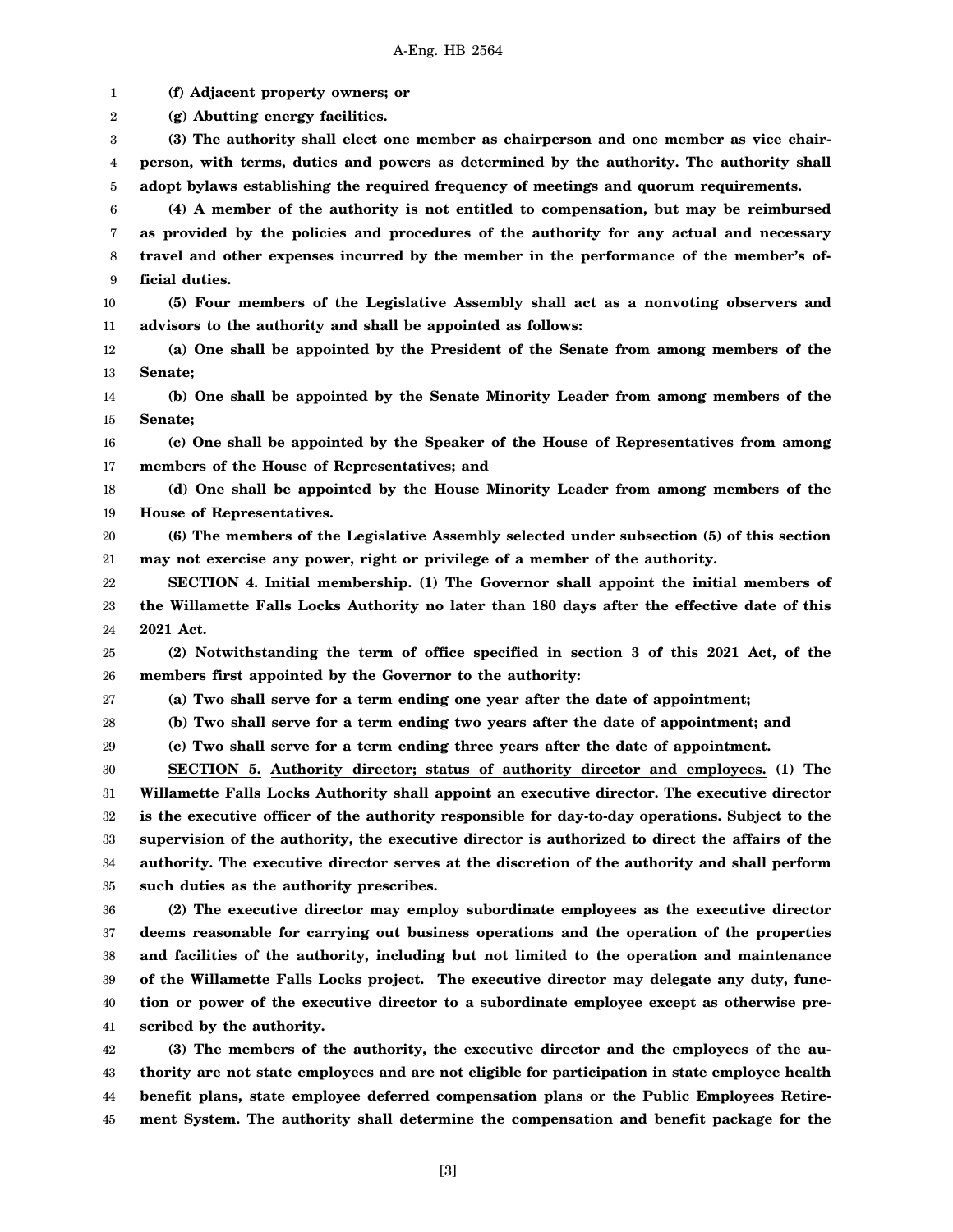1 **executive director and other employees of the authority. For purposes of any laws applicable**

2 **to the authority as a public corporation, including but not limited to ORS 30.260 to 30.300,**

3 **the members of the authority, the executive director and the employees of the authority are**

4 **officers and employees of a public body.**

5 6 7 8 **(4) The authority and a state agency may enter into agreements for the state agency to provide support services to the authority. If a state agency provides support services to the authority, the state agency must provide the support services at the rate that the state agency would charge to other state agencies for the services.**

9 10 **(5) The authority may invest in the investment pool described in ORS 294.805. For purposes of ORS 294.805 to 294.895, the executive director is a local government official.**

11 12 13 14 **(6) The authority may retain private legal counsel or, notwithstanding ORS 180.060, may contract for representation by the Attorney General. If the authority contracts for representation by the Attorney General, the Attorney General shall charge the authority for services at the rate charged to state agencies for similar services.**

15 16 **SECTION 6. Powers and duties of authority. (1) Except as may otherwise be provided by law, the Willamette Falls Locks Authority may, within or outside the state:**

17 18 **(a) Adopt, alter, amend or repeal policies, procedures or bylaws for the organization, administration, development and management of the authority.**

19 20 21 22 **(b) Enter into contracts and agreements involving property, goods or services with any public or private entity as the authority deems reasonable to carry out the mission and purposes of the authority or to execute any duties, functions or powers of the authority, including but not limited to:**

23 24 **(A) Contracts and agreements related to the operation of the Willamette Falls Locks project and associated properties and facilities;**

25

**(B) The carrying out of the business operations of the authority;**

26 27 **(C) The construction, repair, maintenance, seismic stabilization, rehabilitation, upgrade or insurance of authority properties and facilities; and**

28 29 **(D) The coordination of activities as needed with the owner of the dam and power plant licensed by the Federal Energy Regulatory Commission.**

30 31 32 33 **(c) Establish advisory or technical committees and otherwise consult, cooperate or coordinate with any public or private entity as the authority deems necessary or expedient to broaden opportunities for public input on or to carry out the mission and purposes or duties of the authority.**

34 35 36 37 **(d) Acquire, purchase, receive, hold, control, convey, sell, manage, operate, lease, license, lend, invest, improve, develop, use, dispose of and hold title in the name of the authority to property constituting the Willamette Falls Locks project and associated lands, buildings, easements and museum facilities, and any other real or personal property of any nature.**

38 39 **(e) Obtain any permits, approvals or permissions needed in connection with the activities of the authority.**

40 41 42 43 **(f) Exercise the power of eminent domain under ORS chapter 35 to acquire any right or interest in real property as necessary or expedient to ensure the repair, upgrade, operation, maintenance or access to the Willamette Falls Locks project and any associated properties and facilities.**

44 **(g) Sue and be sued in its own name.**

45 **(h) Encourage and accept grants, gifts and donations for the benefit of the authority, and**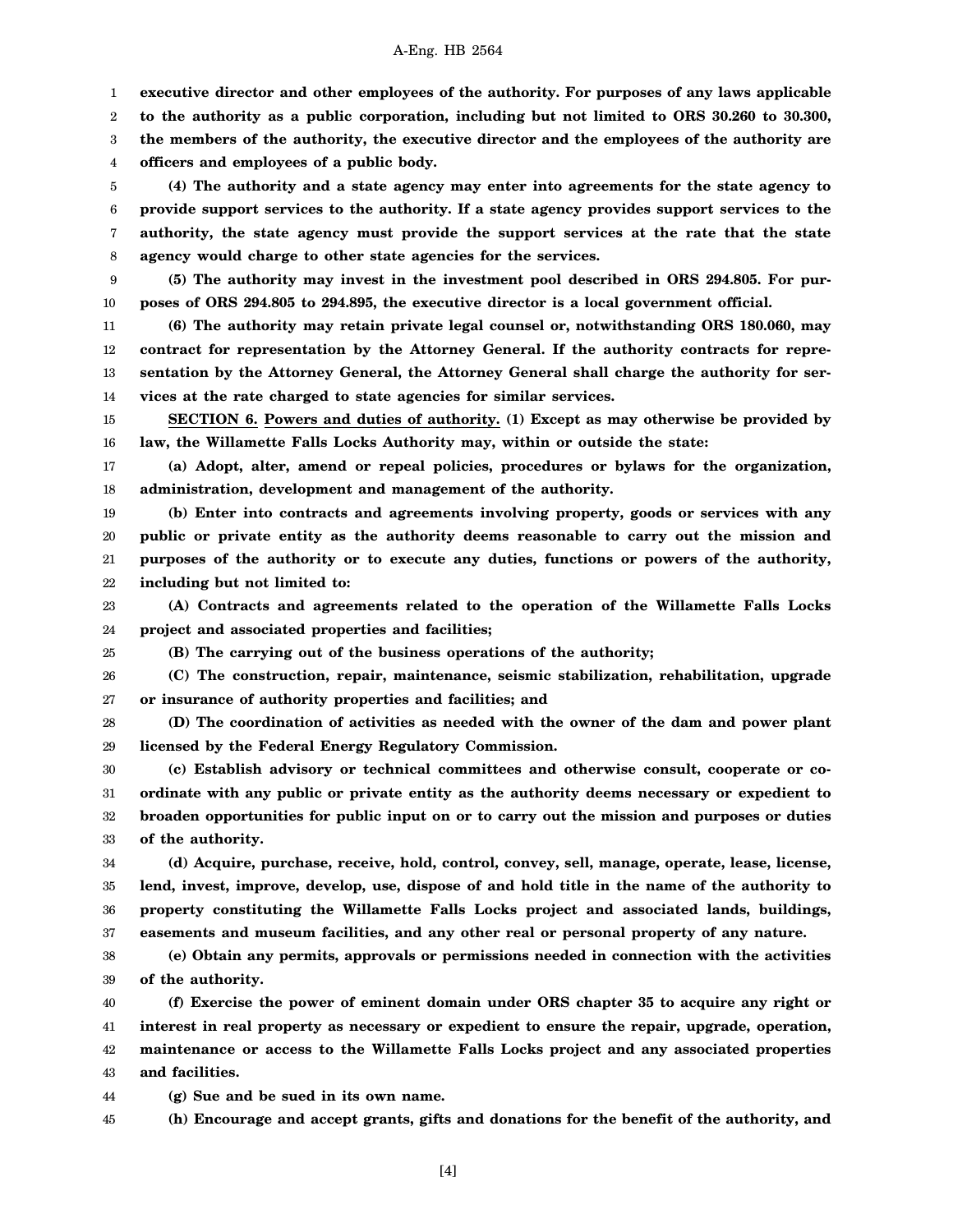1 2 **subject to the terms of the gift, retain, invest and use such gifts as deemed appropriate by the authority.**

3 4 **(i) Acquire, receive, hold, keep, pledge, control, convey, manage, use, lend, expend and invest funds, appropriations, grants, gifts, bequests, stock and revenue from any source.**

5 6 **(j) Borrow money for the needs of the authority, in such amounts and for such time and upon such terms as may be determined by the authority.**

7 8 9 10 11 **(k) Purchase any and all insurance, operate a self-insurance program or otherwise arrange for the equivalent of insurance coverage of any nature and for the indemnity and defense of the members of the authority or any officers, agents, employees or other persons designated by the authority to carry out or to further the mission and purposes of the authority.**

12 13 **(L) Establish charges and fees, including but not limited to charges and fees for services by the authority and for the use, lease or rental of authority properties and facilities.**

14 15 **(m) Contract for law enforcement or security services for authority properties and facilities.**

16 17 18 19 **(n) Establish and exercise broad operational authority over the Willamette Falls Locks project and associated properties and facilities, including but not limited to establishing days and times of service and a certification program to enable self-operation of the navigation canal and locks by certified users.**

20 21 22 23 **(o) Establish an operations training program that provides education for all operators of the locks, including but not limited to employees and volunteers of the authority, contractors or commercial operators, to operate the locks in conformance with all safety and operational requirements.**

24 25 26 **(p) Perform any other acts that in the judgment of the authority are necessary or expedient in accomplishing the public mission and purposes described in section 2 of this 2021 Act or carrying out the powers granted by sections 1 to 11 of this 2021 Act.**

27 28 29 30 31 32 **(2) The Willamette Falls Locks Authority shall at all times cooperate with owners of real property that adjoins the locks, particularly the owner of the dam and power plant licensed by the Federal Energy Regulatory Commission. The authority shall make all reasonable efforts to operate the locks in a manner that does not unreasonably interfere with, impair or disturb the owners' rights to the full use and enjoyment of the owners' real property that adjoins the locks.**

33 34 35 36 **SECTION 7. Creation of tax-exempt entity by authority. (1) Pursuant to section 6 of this 2021 Act, the Willamette Falls Locks Authority may create and maintain an entity that is exempt from federal income tax under section 501(c)(3) of the Internal Revenue Code, as amended, for the purpose of advancing the mission of the authority.**

37 38 **(2) Any entity created by the authority under subsection (1) of this section shall be considered:**

39 **(a) A unit of local government for purposes of ORS 190.003 to 190.130;**

40 **(b) A public body for purposes of ORS 30.260 to 30.300 and 307.112;**

41 **(c) A contracting agency for purposes of ORS 200.090; and**

42 **(d) A public corporation for purposes of ORS 307.090.**

43 44 45 **SECTION 8. Revenue bonds. (1) The Willamette Falls Locks Authority may from time to time issue and sell revenue bonds in accordance with ORS chapter 287A, except that ORS 287A.150 (2) to (6) do not apply to revenue bonds issued by the authority. Revenue bonds is-**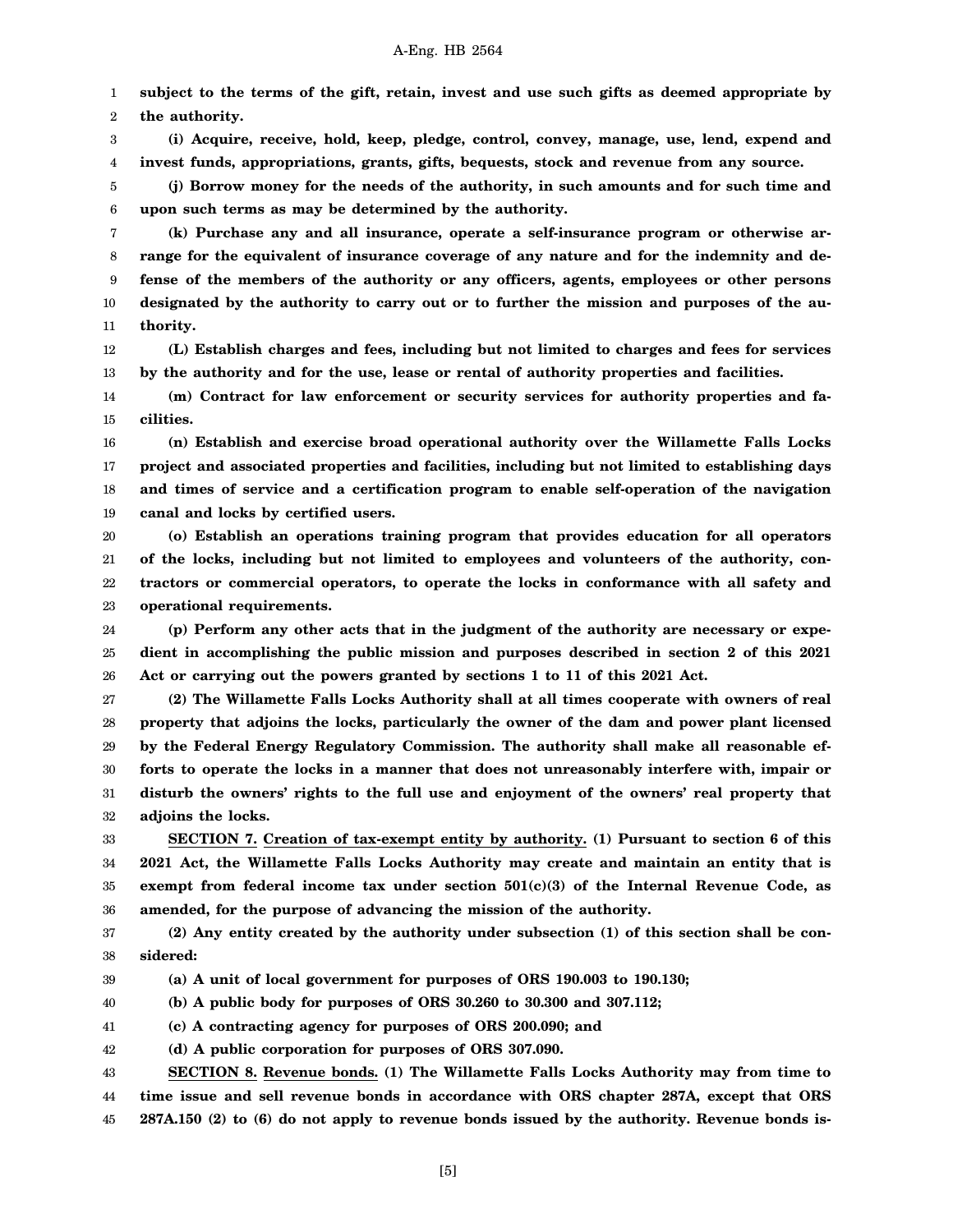1 **sued by the authority are not to any extent a general obligation of the authority nor a charge**

2 **upon any revenues or property of the authority not specifically pledged as security for the**

3 4 **revenue bonds. An obligation described in this section is not an indebtedness of the State of Oregon.**

5 6 7 **(2) Revenue bonds issued by the authority pursuant to ORS chapter 287A shall be considered to be bonds of a political subdivision of the State of Oregon for the purposes of all laws of the state.**

8 9 **(3) The authority may, pursuant to ORS 287A.360 to 287A.380, issue refunding bonds of the same character and tenor as the revenue bonds replaced by the refunding bonds.**

10

14

11 12 13 **(a) "Credit enhancement agreement" means any agreement or contractual relationship between the Willamette Falls Locks Authority and any bank, trust company, insurance company, surety bonding company, pension fund or other financial institution providing ad-**

**SECTION 9. Financing agreements. (1) As used in this section:**

15 16 17 18 19 **(b) "Financing agreement" means a lease-purchase agreement, an installment sale agreement, a loan agreement, note agreement, short-term promissory notes, commercial papers, lines of credit or similar obligations or any other agreement to finance real or personal property that is or will be owned and operated by the authority, or to refinance previously executed financing agreements.**

**ditional credit on or security for a financing agreement or certificates of participation.**

20

**(c) "Personal property" means tangible personal property, software and fixtures.**

21 22 23 **(d) "Property rights" means, with respect to personal property, the rights of a secured party under ORS chapter 79 and, with respect to real property, the rights of a trustee or lender.**

24 25 **(e) "Software" means software and training and maintenance contracts related to the operation of computing equipment.**

26 27 28 29 30 31 32 33 34 **(2) The Willamette Falls Locks Authority may enter into financing agreements in accordance with this section, upon such terms as the authority determines to be necessary or desirable. Amounts payable by the authority under a financing agreement are limited to funds specifically pledged, budgeted for or otherwise made available by the authority. If there are insufficient available funds to pay amounts due under a financing agreement, the lender may exercise any property rights that the authority has granted to the lender in the financing agreement against the property that was purchased with the proceeds of the financing agreement, and may apply the amounts so received toward payments scheduled to be made by the authority under the financing agreement.**

35 **(3) The authority may:**

36 37 38 39 40 41 42 **(a) Enter into agreements with third parties to hold financing agreement proceeds, payments and reserves as security for lenders, and to issue certificates of participation in the right to receive payments due from the authority under a financing agreement. Amounts held pursuant to this paragraph shall be invested at the direction of the authority. Interest earned on any investments held as security for a financing agreement may, at the option of the authority, be credited to the accounts held by the third party and applied in payment of sums due under a financing agreement.**

43 44 45 **(b) Enter into credit enhancement agreements for financing agreements or certificates of participation, provided that the credit enhancement agreements must be payable solely from funds specifically pledged, budgeted for or otherwise made available by the authority**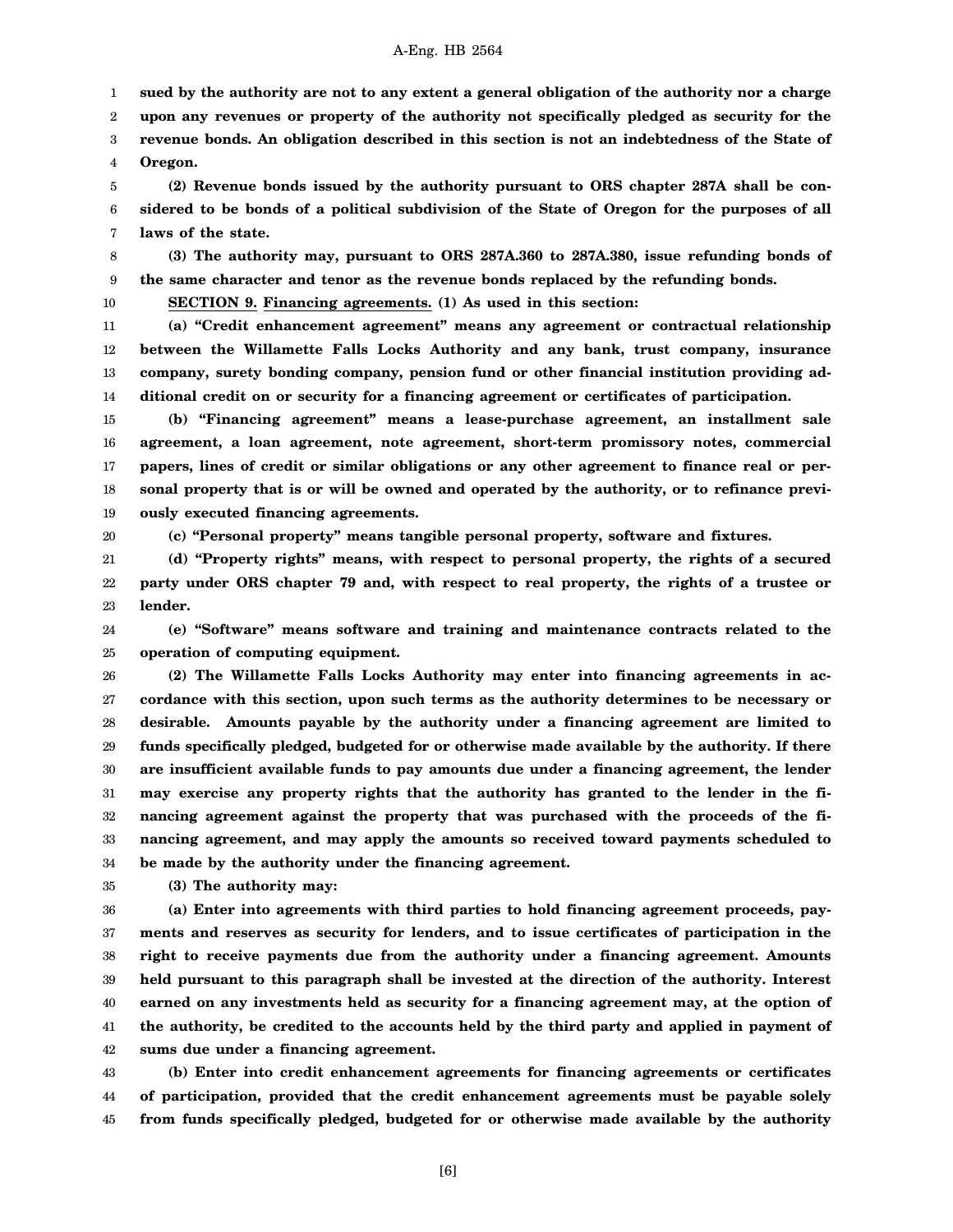1 2 **and amounts received from the exercise of property rights granted under the financing agreements.**

3 4 5 **(c) Use financing agreements to finance the costs of acquiring or refinancing real or personal property, plus the costs of reserves, credit enhancements and costs associated with obtaining the financing.**

6 **(d) Grant leases of real property with a trustee or lender.**

**(e) Grant security interests in personal property to trustees or lenders.**

**(f) Make pledges for the benefit of trustees and lenders.**

9 10 11 12 13 **(g) Purchase fire, liability, flood and extended insurance coverage or other casualty insurance for property that is acquired, transferred or refinanced with proceeds of a financing agreement, assign the proceeds thereof to a lender or trustee to the extent of their interest, and covenant to maintain the insurance while the financing agreement is unpaid, so long as available funds are sufficient to purchase such insurance.**

14 15 16 **(4) A lease or financing agreement under this section does not cause otherwise exempt property to be subject to property taxation. A lease or financing agreement is disregarded in determining whether property is exempt from taxation under ORS chapter 307.**

17 18 19 20 21 22 **SECTION 10. Audits; report to Legislative Assembly. (1) The Willamette Falls Locks Authority shall submit to periodic audits by the Secretary of State. The authority shall, no less than annually, retain a public accounting firm to examine and attest to the financial operations of the authority. The authority shall include the results of any public accounting in the annual report submitted to the Legislative Assembly under subsection (2) of this section.**

23 24 25 26 **(2) The authority shall, not later than April 15 of each year, file an annual report with the Governor and a committee or interim committee of the Legislative Assembly related to economic development. The report shall describe the activities and operations of the authority during the preceding calendar year.**

27 28 29 30 31 32 33 **SECTION 11. Unauthorized use of facilities; penalty. A person who gains or attempts to gain unauthorized access to or use of the properties or facilities of the Willamette Falls Locks Authority in violation of any use restriction or condition imposed by the authority, including assessment of any fees, commits a Class D violation. In addition to any enforcement officers specifically identified in ORS 153.005, the executive director of the Willamette Falls Locks Authority and other employees of the Willamette Falls Locks Authority may issue citations for violations of this section.**

34

7 8

**SECTION 12.** Section 1, chapter 734, Oregon Laws 2017, is amended to read:

35 36 37 **Sec. 1.** (1) There is established the Willamette Falls Locks Commission for the purposes described in section 2**, chapter 734, Oregon Laws 2017,** [*of this 2017 Act,*] consisting of 23 members appointed as follows:

38 (a) The Governor shall appoint:

39 40 (A) One member who is the chair or a member of the Clackamas County Board of County Commissioners, pursuant to a recommendation of the board;

41 42 (B) One member who is the chair or a member of the Marion County Board of County Commissioners, pursuant to a recommendation of the board;

43 44 (C) One member who is the chair or a member of the Yamhill County Board of County Commissioners, pursuant to a recommendation of the board;

45 (D) One member who is the president or a member of the governing body of the metropolitan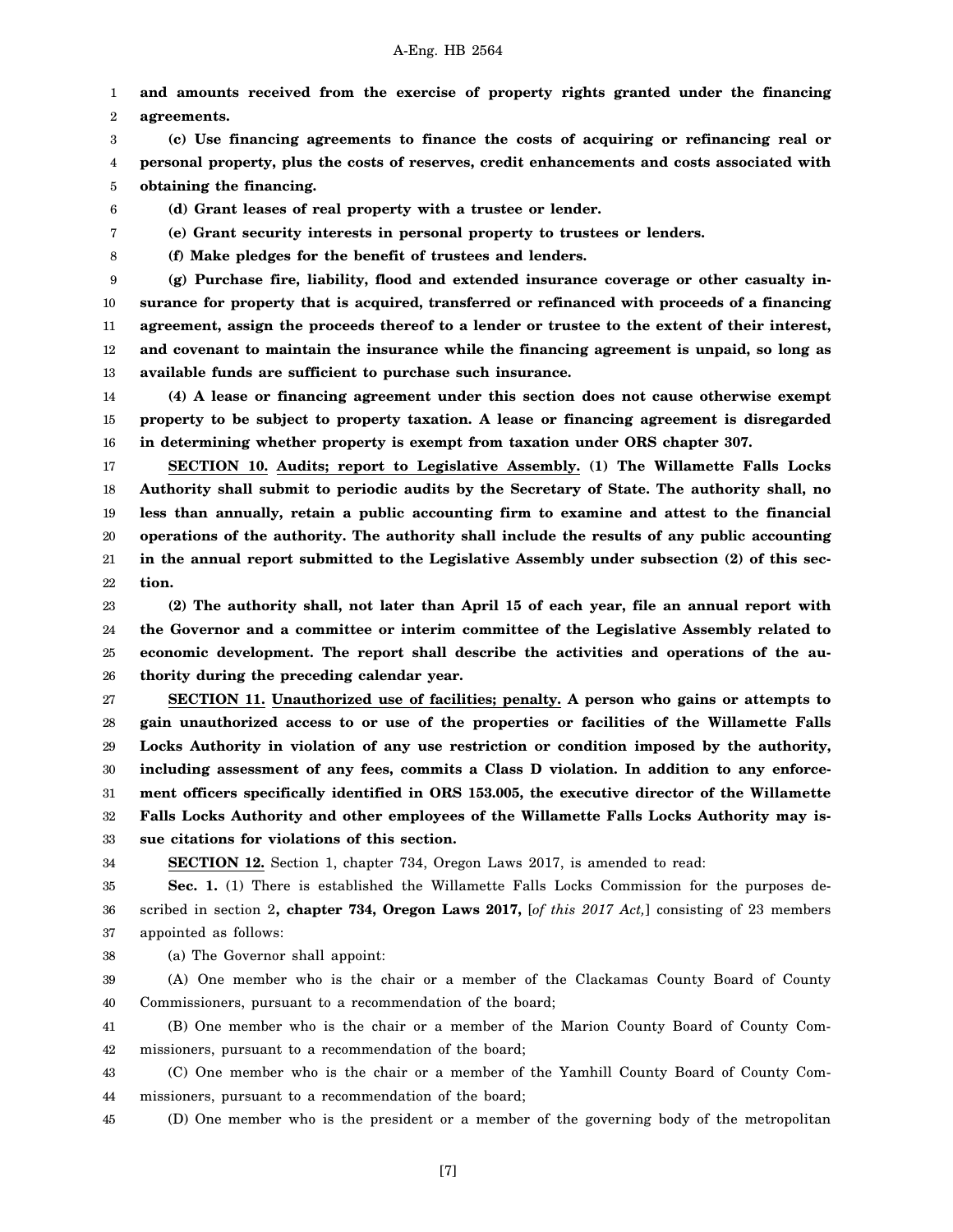1 2 3 4 5 6 7 8 9 10 11 12 13 14 15 16 17 18 19 20 21 22 23 24 25 26 27 28 29 30 31 32 33 34 35 36 37 38 39 40 41 42 43 44 45 service district for the Portland metropolitan area, pursuant to a recommendation from the governing body; (E) One member who is a representative of the Confederated Tribes of the Grand Ronde Community of Oregon, pursuant to a recommendation of the tribal council; (F) One member who is a representative of a Columbia River tribe that is a party to the terms of a treaty of 1855 between the tribe and the United States of America; (G) One member who is a representative of the State Parks and Recreation Department; (H) One member who is a representative of the Port of Portland; (I) One member who is a representative of the Department of Transportation; (J) One member who is a representative of the Oregon Business Development Department; (K) Pursuant to a recommendation by that city's governing body, one member who is the mayor or a member of the governing body of each of the following cities, to represent the cities' interests in the Willamette Falls navigation canal and locks: (i) The City of Oregon City; (ii) The City of West Linn; and (iii) The City of Wilsonville; (L) One member to represent the collective interests of local businesses and economic development in Clackamas County, pursuant to a recommendation of the Clackamas County Board of County Commissioners; (M) One member to represent the collective interests of the tourism and recreation industries in Clackamas County, pursuant to a recommendation by the Clackamas County Board of County Commissioners; (N) One member to represent the residents of Clackamas County, pursuant to a recommendation by the Clackamas County Board of County Commissions; and (O) One member to represent an environmental or ecological nonprofit organization. (b) The President of the Senate shall appoint one member from among the members of the Senate. (c) The Senate Minority Leader shall appoint one member from among the members of the Senate. (d) The Speaker of the House of Representatives shall appoint two members from among the members of the House of Representatives. (e) The House Minority Leader shall appoint two members from among the members of the House of Representatives. (2) The term of office of each member of the commission appointed by the Governor is four years, but a member serves at the pleasure of the Governor. Before the expiration of the term of a member, the Governor shall appoint a successor whose term begins on January 1 of the following year. A member is eligible for reappointment. (3) If there is a vacancy for any cause, the appointing authority shall make an appointment to become immediately effective for the unexpired term. (4) Members of the commission are not entitled to compensation and may not be reimbursed for travel or other expenses incurred by them in the performance of their official duties. (5) Members of the Legislative Assembly appointed to the commission are nonvoting members of the commission and act in an advisory capacity only. (6) The commission shall select one of its members as chairperson and another as vice chairperson, for terms and with duties and powers necessary for the performance of the functions of the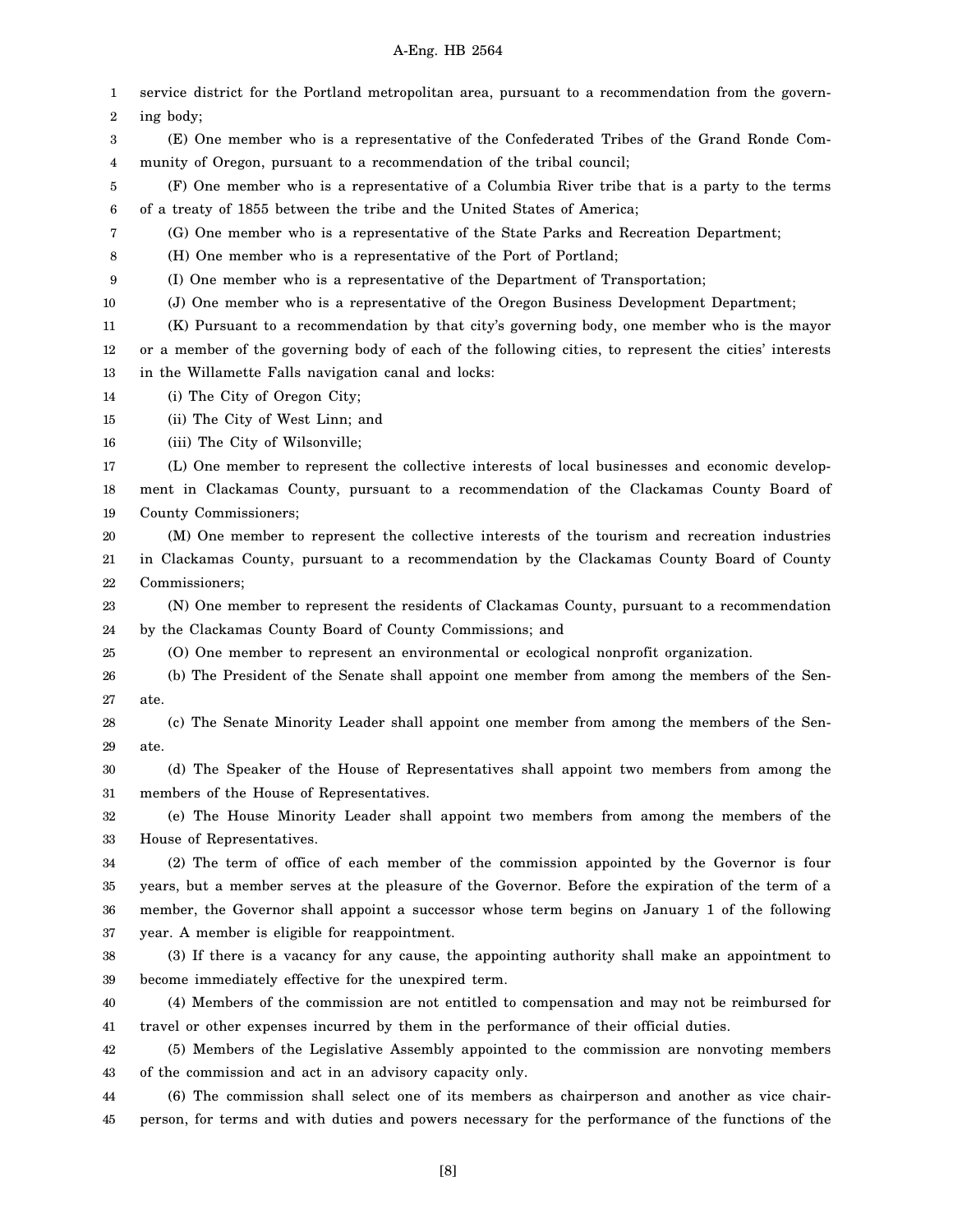1 2 3 4 5 6 7 8 9 10 11 12 13 14 15 16 17 18 19 20 21 22 23 24 25 26 27 28 29 30 31 32 33 34 35 36 37 38 39 40 41 42 43 44 offices as the commission determines. (7) The commission may elect an executive committee to consist of three or more members. The executive committee has and may exercise all authority of the commission. (8) Official action by the commission requires the approval of a majority of the voting members of the commission. (9)(a) The commission shall meet [*no less than six times per year*] at times and places specified by the call of the chairperson or of a majority of the voting members of the commission. [*The commission shall include an opportunity for public comment as an item on the agenda of at least two meetings per year.*] (b) The commission shall notify federally recognized Indian tribes and known interested parties of the dates and times of commission meetings. (10) ORS 192.311 to 192.478 and 192.610 to 192.690 apply to the records and meetings of the commission. **SECTION 13.** Section 2, chapter 734, Oregon Laws 2017, is amended to read: **Sec. 2. (1) As used in this section, "Willamette Falls Locks project" has the meaning given that term in section 1 of this 2021 Act.** [*(1)*] **(2)** The Willamette Falls Locks Commission shall: [*(a) Serve as a body to advise state, local and regional government agencies on the development and implementation of state policies relating to the repair, reopening, operation and maintenance of the Willamette Falls navigation canal and locks;*] [*(b) Address issues relating to the transfer of ownership, operation and financing of the navigation canal and locks from a state, local and regional perspective;*] [*(c) Make recommendations for, and assist in coordination of, funding responsibilities, including possible recommendations for the formation of an intergovernmental agreement between state, local, regional and federal agencies for the repair, reopening, operation and maintenance of the navigation canal and locks;*] [*(d) Investigate a framework for the ownership, operations and management of the navigation canal and locks;*] [*(e) Negotiate ownership, operation and management of the navigation canal and locks with the United States Army Corps of Engineers;*] [*(f) Communicate state policies relating to the repair, reopening, operation and maintenance of the navigation canal and locks to the Oregon Congressional Delegation; and*] **(a) Serve as a body to advise the Governor in appointment of the initial members of the Willamette Falls Locks Authority pursuant to section 3 of this 2021 Act; (b) Provide advice and assistance to the Governor or the Willamette Falls Locks Authority established under section 2 of this 2021 Act, as requested by the Governor or the authority, on any matters relating to the Willamette Falls Locks project and as necessary to facilitate an orderly transition from the commission to the authority of responsibilities for the development and implementation of state policies relating to the Willamette Falls Locks project; and** [*(g)*] **(c)** Consider any other matters the commission considers necessary with respect to **advising the Willamette Falls Locks Authority on** the ownership and operation of the [*navigation canal and locks*] **Willamette Falls Locks project**. (2) The commission may establish advisory or technical committees as the commission considers

45 necessary to aid and advise the commission in the performance of its functions. The committees may